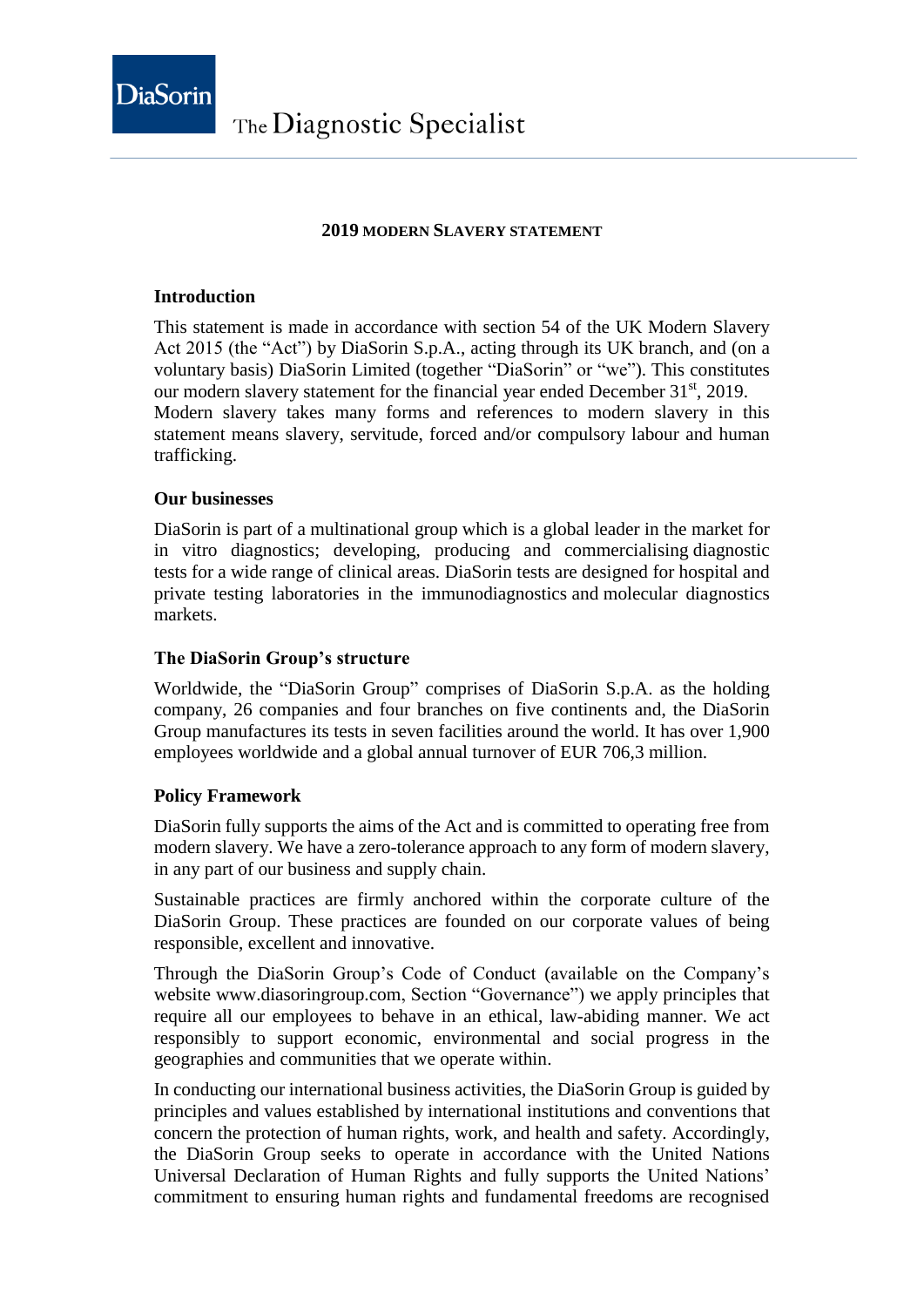and respected by every individual and part of society. The DiaSorin Group also applies the eight fundamental conventions and additional recommendations of the International Labour Organisation all of which serve to ensure that individuals can work freely, safely and with dignity.

Individuals within the DiaSorin Group are members of various trade unions and we work to apply all ethical principles, agreements and guidelines approved by their trade union representatives concerning fair employment practices, freedom of association, health and workplace safety, and the rejection of any form of discrimination, modern slavery and/or any type of illicit payments.

### **Our employees**

All our employees are required to comply with our DiaSorin Group Code of Conduct which requires them to respect every individual's dignity and personal rights, and to act with integrity and in accordance with the law.

We provide training to our employees on the DiaSorin Group Code of Conduct. Additionally, as part of our employment process, each employee is required to sign a statement confirming that they have read and understood the DiaSorin Group Code of Conduct.

# **Our supply chain**

Our DiaSorin Group Code of Conduct requires our suppliers, contractors, agents, distributors and all other third parties acting on our behalf (collectively "suppliers") to comply with all applicable laws and observe and respect the DiaSorin Group's values and principles of ethical conduct. We consider this to be of fundamental importance in establishing and continuing our business relationships.

Supplier arrangements include clauses obliging suppliers to confirm their adherence to the DiaSorin Group Code of Conduct.

We require our suppliers to assume responsibility for their stakeholders and the environment, by:

- observing and adhering to all applicable laws;
- not engaging in corruption and bribery;
- respecting the basic human rights of employees;
- not using child labour;
- assuming responsibility for the health and safety of employees; and
- protecting the environment in accordance with any applicable rules.

Any violation of the DiaSorin Code of Conduct by our suppliers may cause the immediate termination of the business relationship.

In some cases, our suppliers (such as of antigens and proteins, manufacturing services for diagnostic tests, and of instruments) are other companies in the DiaSorin Group and are required to meet the same high standards as suppliers from outside the DiaSorin Group.